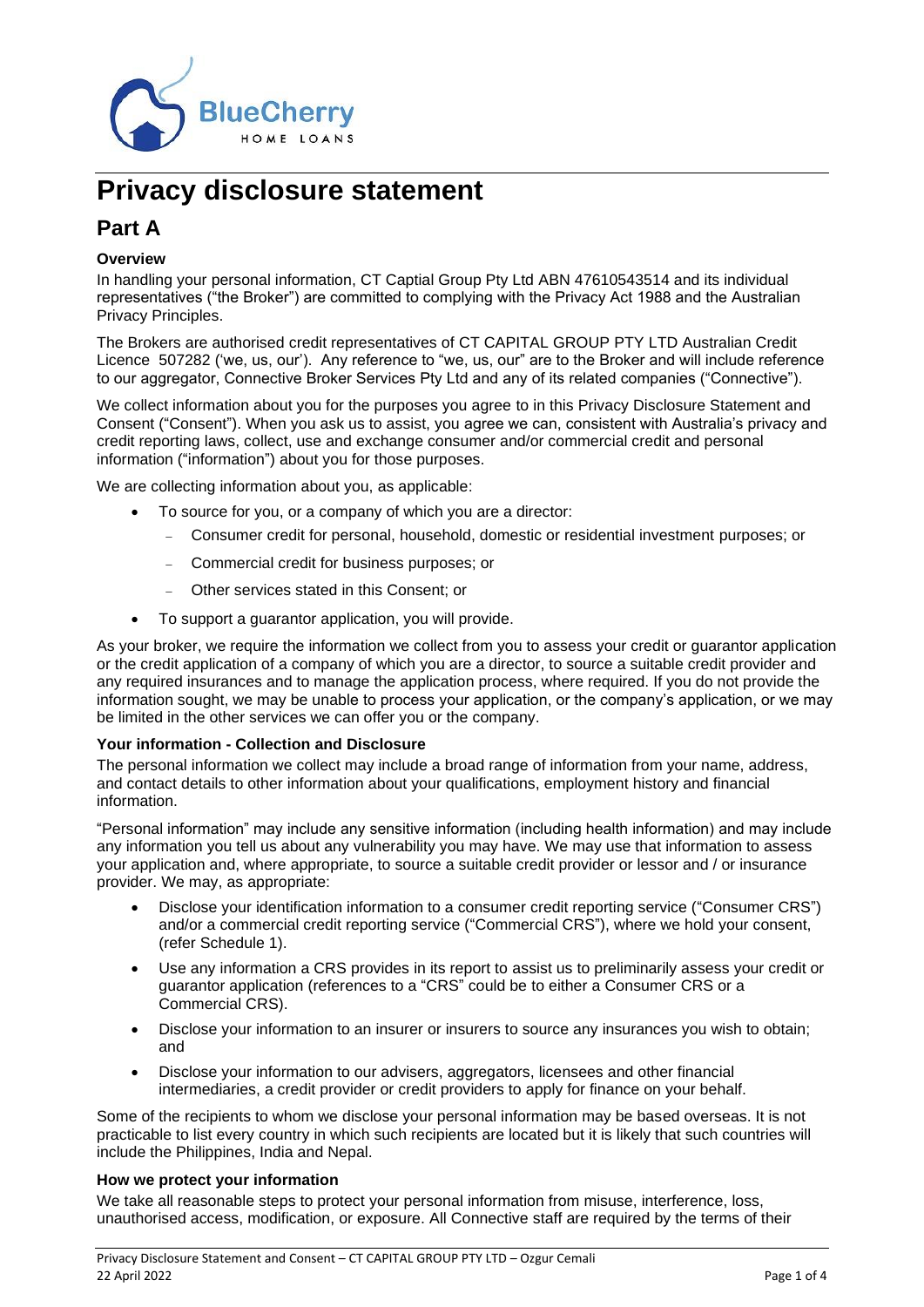employment to maintain the confidentiality of customer information. Access to your information is restricted to those employees whose job requires that information. Access to our premises and computer systems is restricted through locks, password protection, internet firewalls and routers.

We will take reasonable steps to destroy or de-identify your personal information when your personal information is no longer required for our business functions.

#### **Credit Providers**

As part of providing our services to you, we may undertake tasks for a credit provider which are reasonably necessary to manage the application process. When doing so, we are acting as agent for the credit provider, with the same privacy law requirements applying to both of us.

We may submit your application to one or more credit providers. A full list of the lenders (credit providers) we have access to can be found at:

- [www.connective.com.au/mortgage-broking/connective-lender-panel;](file:///C:/Users/erminia.doca/AppData/Local/Microsoft/Windows/INetCache/Content.Outlook/IPG30KEZ/www.connective.com.au/mortgage-broking/connective-lender-panel) and
- [www.connective.com.au/connective-asset-finance/connective-asset-finance-lender-panel.](http://www.connective.com.au/connective-asset-finance/connective-asset-finance-lender-panel)

A credit provider, to whom we submit an application, may disclose information about you to, and collect information about you from, one or more CRS.

The website of each credit provider contains details of each CRS with which it deals and other details about information held about you, including whether that information may be held or disclosed overseas and, if so, in which countries. The websites also describe your key rights. These details may be described on the credit providers' websites as 'notifiable matters', 'privacy policy', 'credit reporting policy' or 'privacy disclosure statement and consent', or similar.

For each Consumer CRS a credit provider uses, the website details will include the following specific information:

- That the CRS may include information the credit provider discloses about you to other credit providers to assess your credit worthiness.
- That, if you become overdue in making consumer credit payments or commit a serious credit infringement, the credit provider may disclose that information to the CRS.
- How you can obtain the credit provider's and/or the CRS's policies about managing your information.
- Your right to access and/or correct information held about you and to complain about conduct that may breach the privacy and credit reporting laws.
- Your right to request a CRS not to undertake pre-screening for purposes of direct marketing by a credit provider.
- Your right to request a CRS not to release information about you if you believe you are a victim of fraud.

This detail will also be included by the credit provider who approves your application in the privacy disclosure statement and consent document it will provide to you.

Each credit provider website includes information on how to contact it and how to obtain a copy of its privacy documents in a form that suits you (e.g. hardcopy or email).

#### **You agree we may:**

- Use your information:
	- − To assess your consumer or commercial credit and/or guarantee application and/or to assess a credit application by a company of which you are a director.
	- To source any finances you require.
	- To source any insurances you require.
	- As the law authorises or requires.
- Disclose to, and obtain from, any prospective credit provider or insurer, information about you that is reasonably necessary to obtain the finance and insurances you require.
- Obtain from, and disclose to, any third party, information about you, the applicant(s) or guarantor(s) that is reasonably necessary to assist you obtain the finance and insurances required.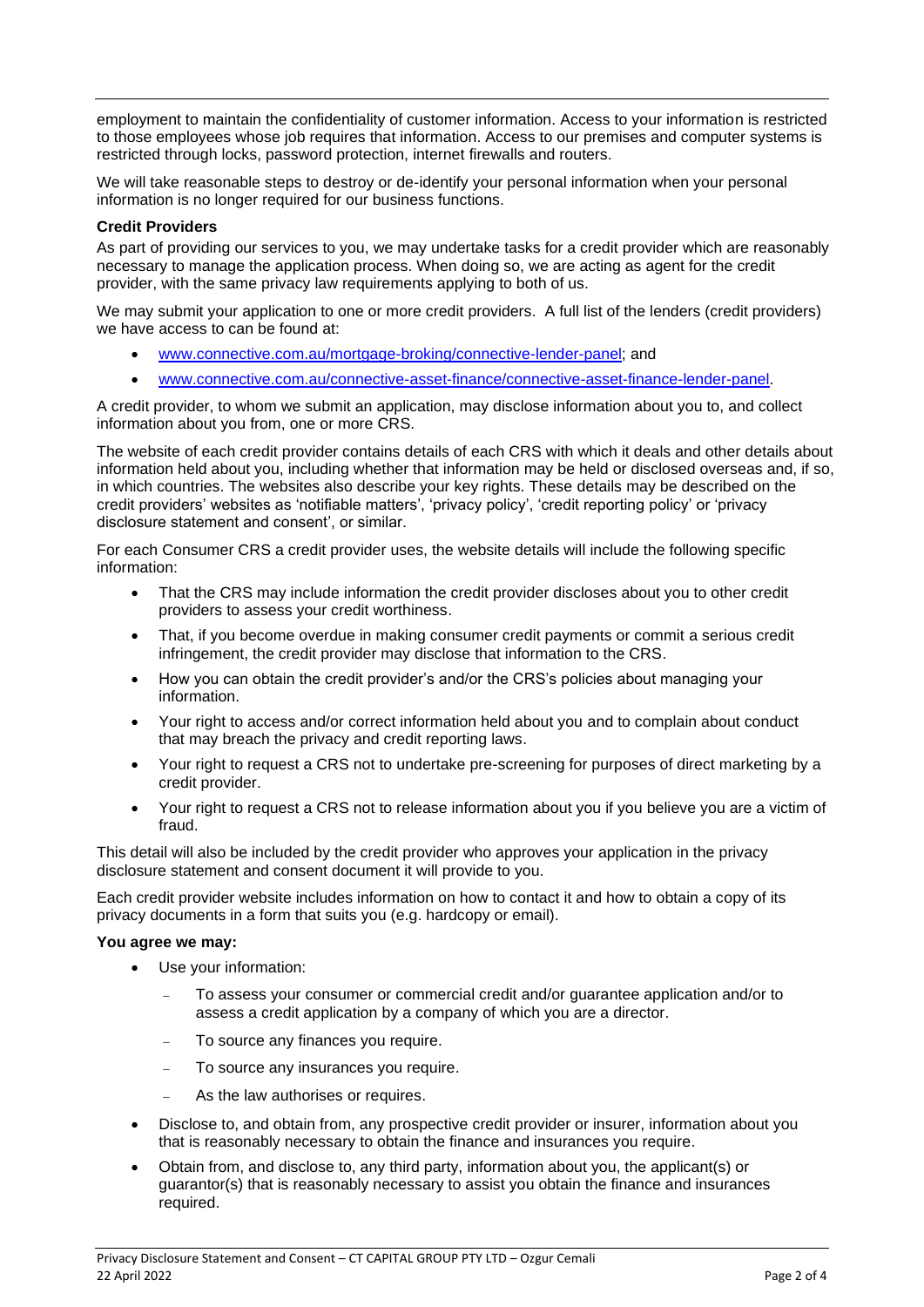- Provide your information, including your credit report(s), to one or more of the credit providers so they can assess your application, or the application of a company of which you are a director, or your suitability as a guarantor.
- Provide information about you to a guarantor, or prospective guarantor.
- Disclose your information to the extent permitted by law to other organisations that provide us with services, such as contractors, agents, printers, mail houses, lawyers, document custodians, securitisers and computer systems consultants or providers, so they can perform those services for us. Some of which may be located overseas.
- Disclose your information to any other organisation that may wish to acquire, or has acquired, an interest in our business or any rights under your contract with us, or the contract with us of a company of which you are a director.

### **Your rights**

You have the right to ask:

- Us to provide you with all the information we hold about you.
- Us to correct the information we hold if it is incorrect.
- Us for copies of our privacy policy and this document, in a form that suits you (e.g. hardcopy or email).
- A CRS not to use your information for direct marketing assessment purposes, including prescreening.
- A CRS to provide you with a copy of any information it holds about you.

You can gain access to the information we hold about you by contacting our Privacy Officer at the following address:

#### Suite 6/229-235 Pitt Street

#### Merrylands, NSW, 2160

In some cases, an administration fee may be charged to cover the cost of providing the information. Our Privacy Policy also deals with our complaints process and is available on our website or we will provide you with a copy if you ask us. Schedule 1 at the end of this document sets out the contact details for each CRS.

#### **Extended Effectiveness for Commercial Credit**

Your agreement and consent to the disclosures and consents in this document will be effective for a period of 12 months, but only in relation to commercial credit. Your agreement to this ceases when you either withdraw it by contacting us using our details above or 12 months after you sign below, whichever first occurs. This will allow us to continue to provide our services to you without the need to ask you to sign a new privacy statement and consent each time you require commercial credit within a 12-month period. The extended effectiveness does not apply in relation to consumer credit.

Where the applicant, or guarantor, is a company of which you are a director, you consent to the disclosure and use of your information, in addition to the company's information, in each of the ways specified in this document.

#### **Your consent to collect and disclose**

By asking us to assist, you consent to the collection and use of the information you have provided to us for the purposes described above.

For more information on your privacy rights please visit [www.privacy.gov.au](http://www.privacy.gov.au/)

# **Part B**

#### **Your consent to provide your personal information to a credit reporting body (CRS)**

We can act as your agent to obtain a report or information about your consumer or commercial credit worthiness from a (CRS). To do so, we may disclose personal information such as your name, date of birth and address to the CRS to obtain an assessment of whether that personal information matches information held by it.

**Please tick the box below to authorise the Broker or Connective to obtain a credit report on your behalf.**